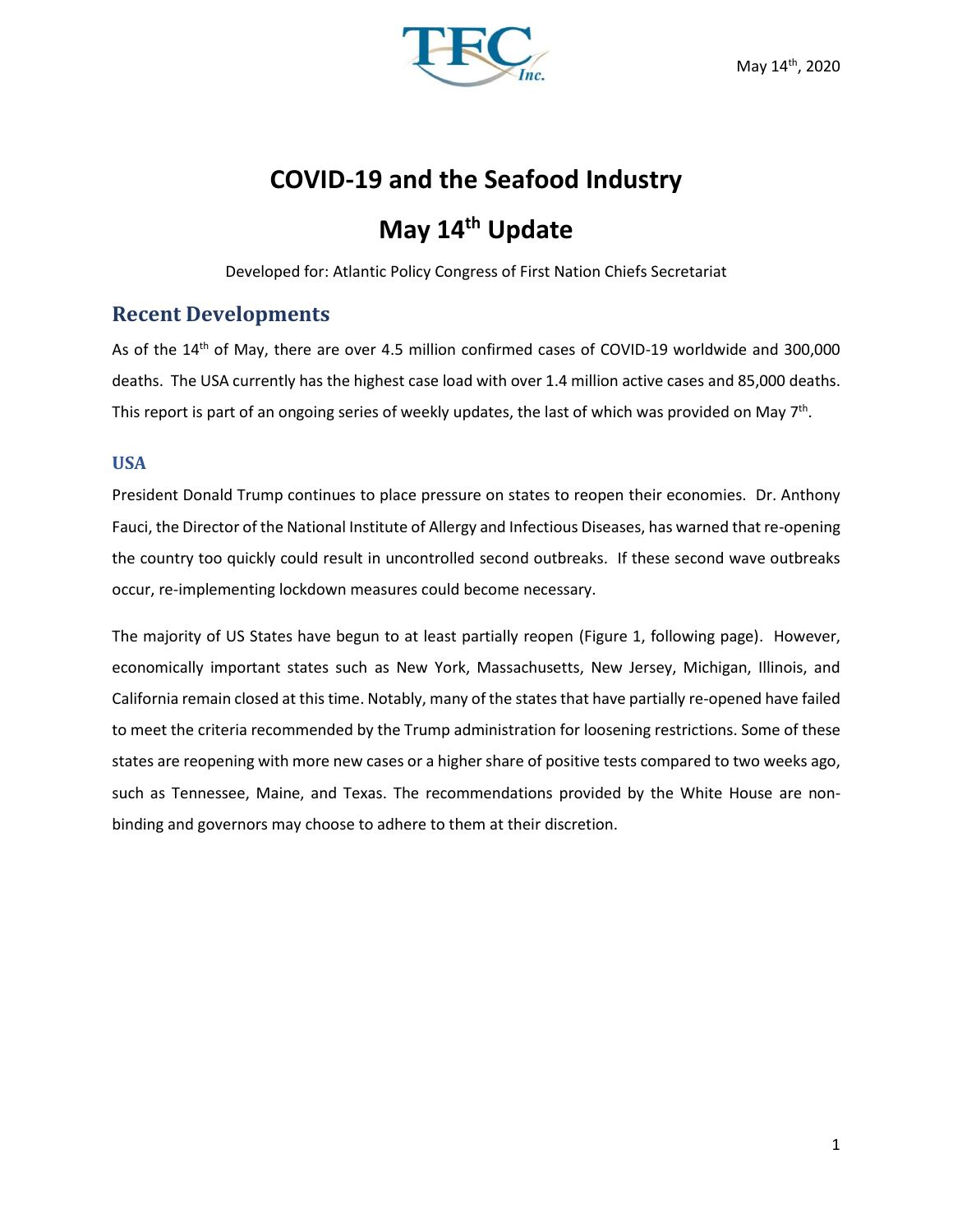

**Figure 1.** Map of US State closures, partial re-openings, and planned re-openings. Graphic taken from The New York Times.



US restaurants remain in dire straits, and some industry experts believe that up to 50% of US restaurants could permanently close. A survey done by the James Beard Foundation found that only 20 percent of restaurants in the US would "definitely" remain open throughout the lockdown period. Many of these eateries would not be profitable businesses if forced to operate at 50% capacity, as many re-opening plans specify.

### **Canada**

Approximately 60% of all COVID-19 related deaths have occurred in Quebec. The provincial government of Quebec pushed the re-opening date for Montreal stores back again as the virus continues to heavily impact that city. Prime Minister Justin Trudeau has warned that provinces that open before the spread of the virus has been contained could send Canada back into lockdown over the summer months. Nova Scotia and Ontario are the only provinces that have yet to release anticipated dates for partial economic re-opening. Table 1 lists the most recent opening dates for retail stores and restaurants announced by each province.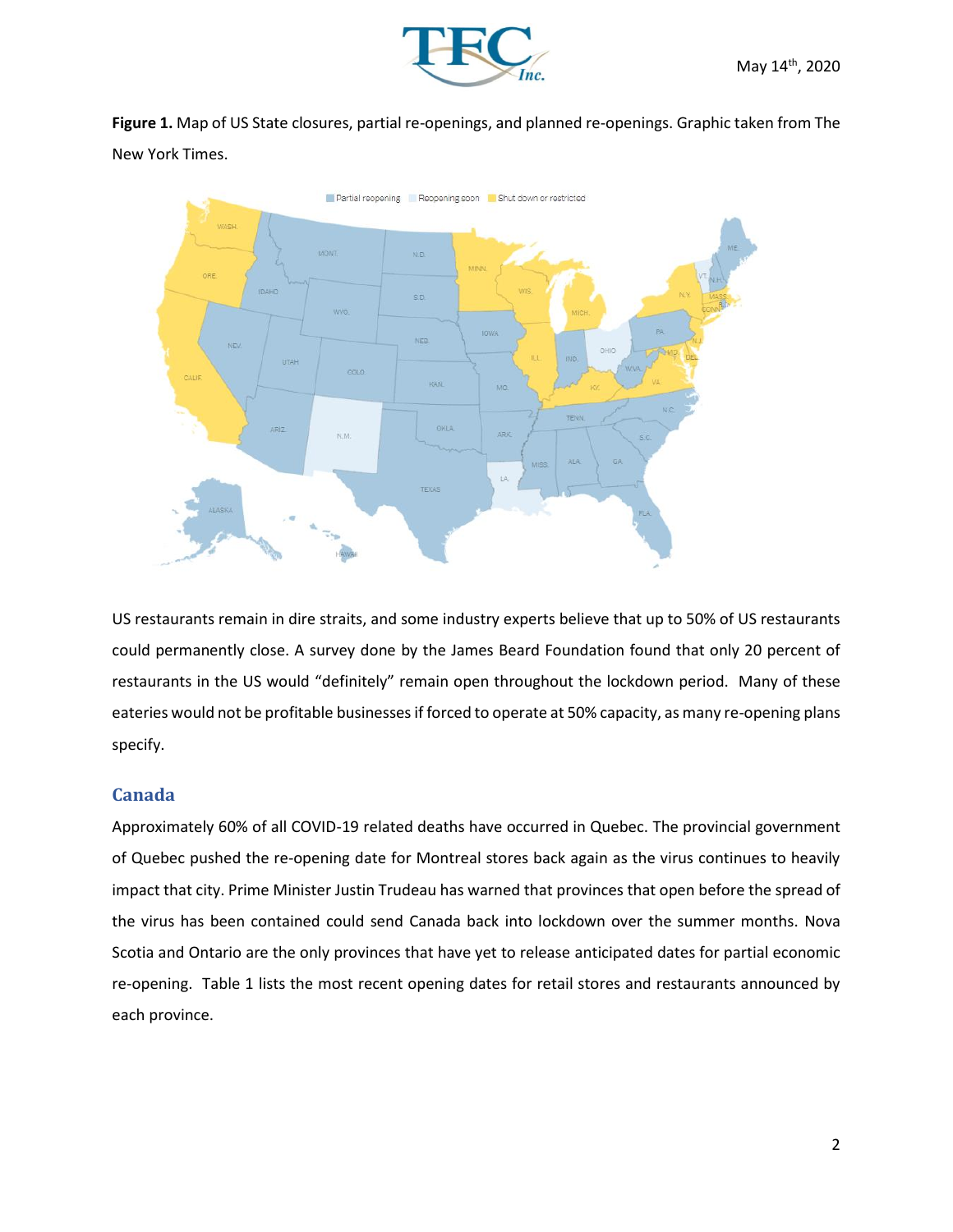

**Table 1.** List of opening dates for retail and restaurants by province.

| <b>Province</b>         | Retail/restaurant re-opening date       |
|-------------------------|-----------------------------------------|
| Alberta                 | Partially re-opened                     |
|                         | Full re-opening date undetermined       |
| <b>British Colombia</b> | Between June and September              |
| Saskatchewan            | Retail: May 19                          |
|                         | Restaurant: May 19                      |
| <b>Manitoba</b>         | Retail: Partially re-opened             |
|                         | Restaurant: Patio - Partially re-opened |
|                         | Indoor - No earlier                     |
|                         | than June 1                             |
| Ontario                 | None announced                          |
| Quebec                  | Partially re-opened                     |
|                         | May 25 for Montreal                     |
| <b>New Brunswick</b>    | Partially re-opened                     |
| Nova Scotia             | None announced                          |
| <b>P.E.I.</b>           | Retail: May 22                          |
|                         | Restaurant: June 12 (Tentative)         |
| Newfoundland and        |                                         |
| Labrador                | Mid-June                                |
| <b>Territories</b>      | None announced                          |

Statistics Canada reported that the economy lost approximately two million jobs in April, an increase from the one million lost in March. Total number of hours worked in Canada has plummeted to near 30 per cent of pre-pandemic levels. Job loss has been particularly concentrated toward the bottom end of the labor market, with salaried positions being less affected.

### **China**

China reported a cluster of five new COVID-19 cases in the city of Wuhan, which is where the virus originated. There were also new cases in the city of Shulan, and Chinese officials quickly issued stay-athome orders and travel bans. China remains under global scrutiny for its handling of the early days of the pandemic, and potentially withholding information from the global community. Tensions between the US and Chinese governments continue to mount as both countries blame the other for the pandemic. Meanwhile the seafood market in China, particularly retail, continues to slowly revive. Demand for seafood such as lobster is estimated to be at 40-50% of normal levels.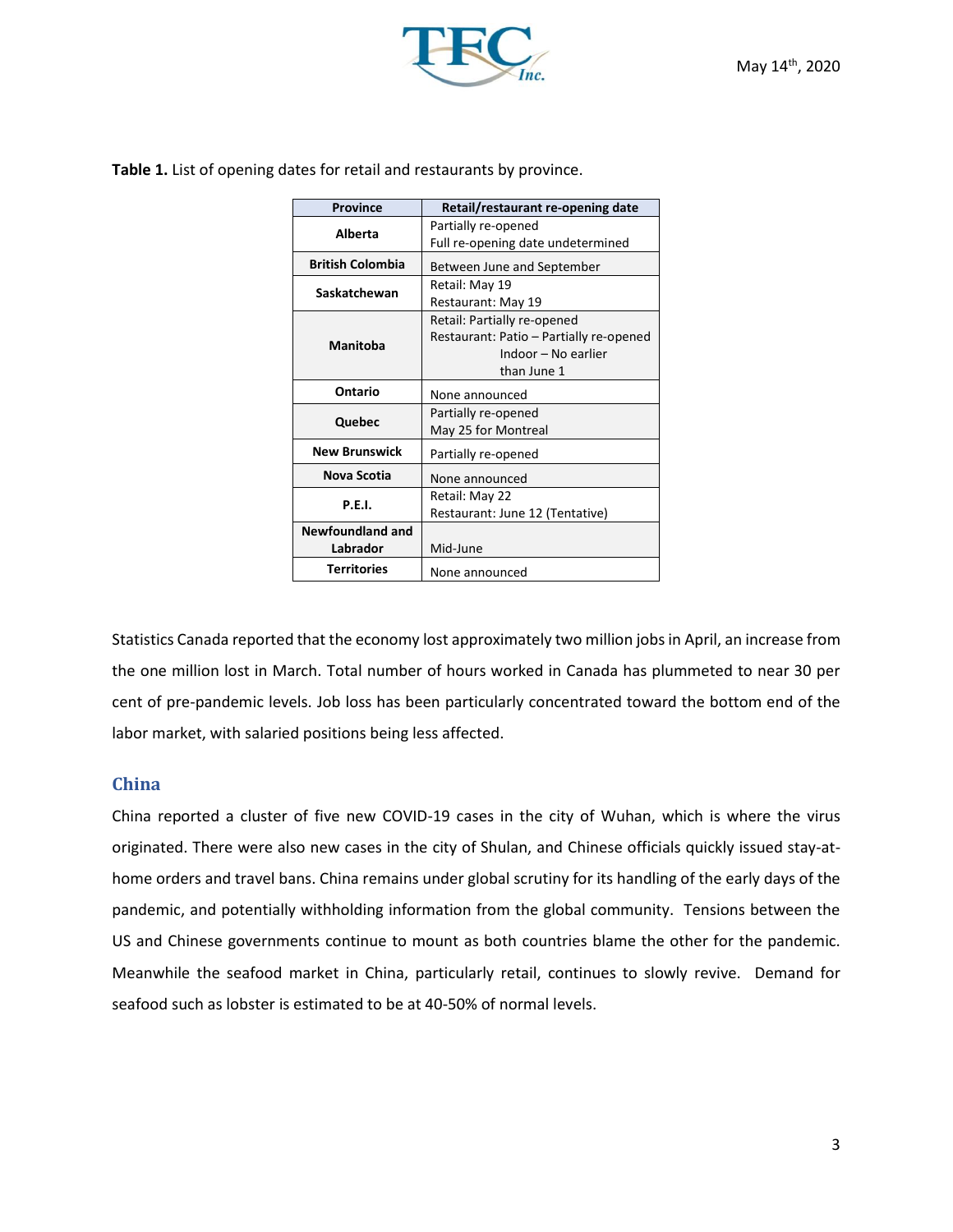

#### **EU**

Germany recently relaxed restrictions and promptly saw the reproduction rate (R Value) of the virus rise to greater than one. This means that each infected person on average spread the disease to more than one person. Left unchecked, this means the virus would spread at an increasing rate. Public health officials were not concerned, as an R Value greater than 1 is only an issue if it persists for multiple days, particularly if the R Value is only slightly higher than 1. If it rises higher, restrictions may have to be reimplemented. This illustrates the difficulty of reopening a country without a vaccine to prevent infections, particularly with a disease as easily transmissible as COVID-19. Countries with an R Value greater than 1, such as the United States, are likely to experience a large resurgence of the disease if a re-opening policy is pursued.

France, Spain, and the UK have been heavily impacted by the virus. The UK and France have no opening date for restaurants as both daily new case count and fatalities remain high. Spain has allowed restaurants to open outdoor areas at 50% capacity. In the Netherlands restaurants will re-open on June 1 with a 30 person maximum limit. Restaurants in Belgium will begin preliminary re-opening on June 8, though it is not entirely clear in what capacity. As a whole, European consumers are doing more food preparation at home. E-commerce has seen a significant rise in popularity, a trend repeated across the world as lockdown measures remain in effect.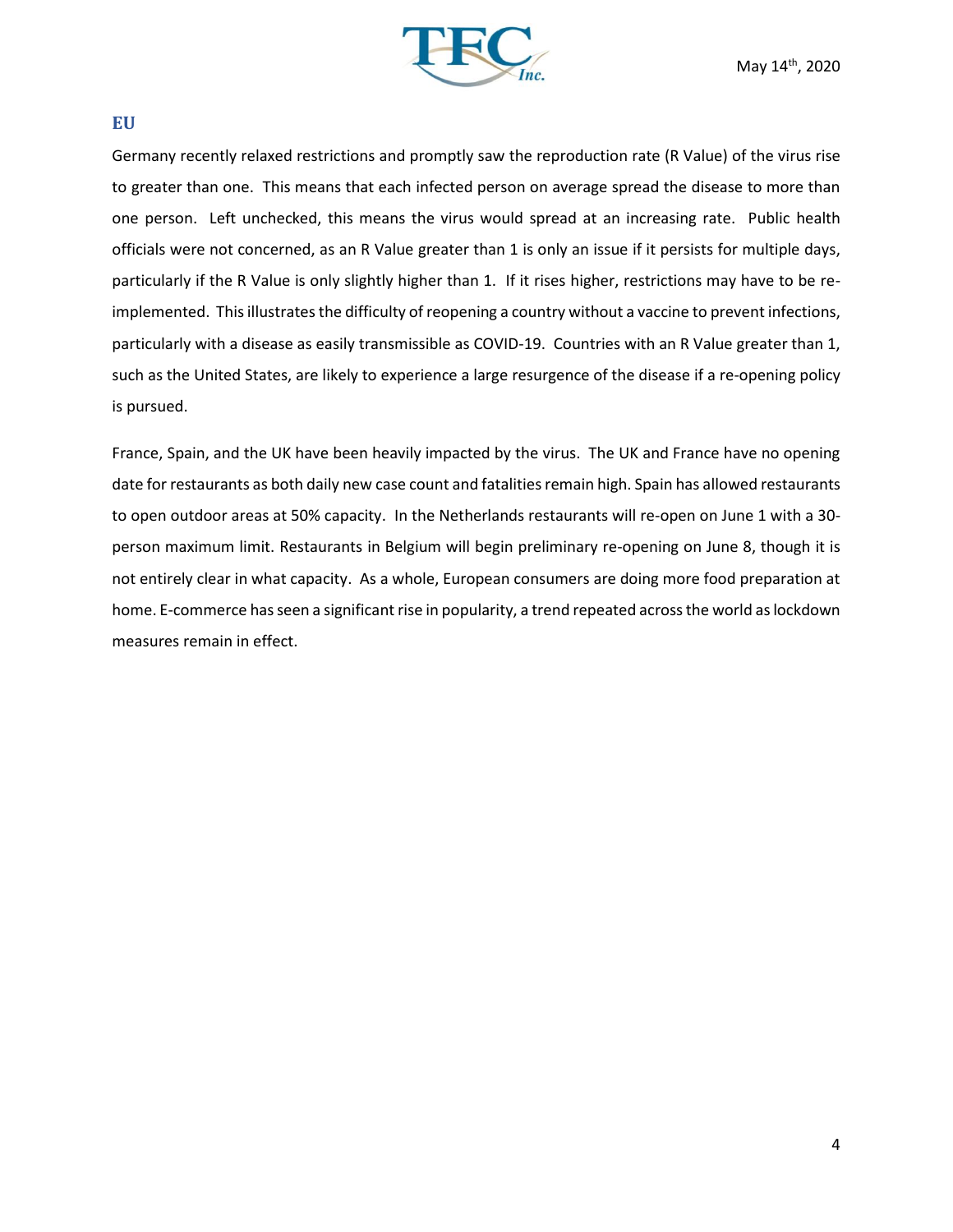

## **Seafood Market Status**

This section of the report will discuss the current state of the seafood market by species as of May 14<sup>th</sup> 2020.

## **Lobster**

Chinese demand for lobster has risen to approximately 40% of the usual peak demand for this time of year, indicating a gradual but steady recovery. European demand for lobster remains low as the foodservice industry remains shuttered in many countries. Market price for lobster is currently \$8.48/lb (USD), a slight decline from the previous week's Mother's Day prices (Figure 2).

**Figure 2.** Weekly lobster prices since 2017 in \$USD/lb. Data source: Urner Barry.



Shore price for lobster has been variable and region specific. In parts of NS, harvesters were receiving between \$5.00-6.00/lb (CAD) at the wharf. The spring fishery for lobster in Nova Scotia has been hampered by unusually bad weather, and catch is considerably lower than historical levels. Combined with relatively low fishing pressure, this has limited supply and bolstered prices from a sharp drop that was previously anticipated. As the weather turns milder and more harvesters begin to fish, it is likely that a decline in price will occur. On Friday May 15<sup>th</sup>, LFAs 24, 26a and 26B are schedules to open following a two week delay.

Shore prices in the Gulf of St. Lawrence are lower at approximately \$4.00/lb (CAD, Northern NB prices). Weather has been milder compared to in Nova Scotia and landings have been stronger, resulting in a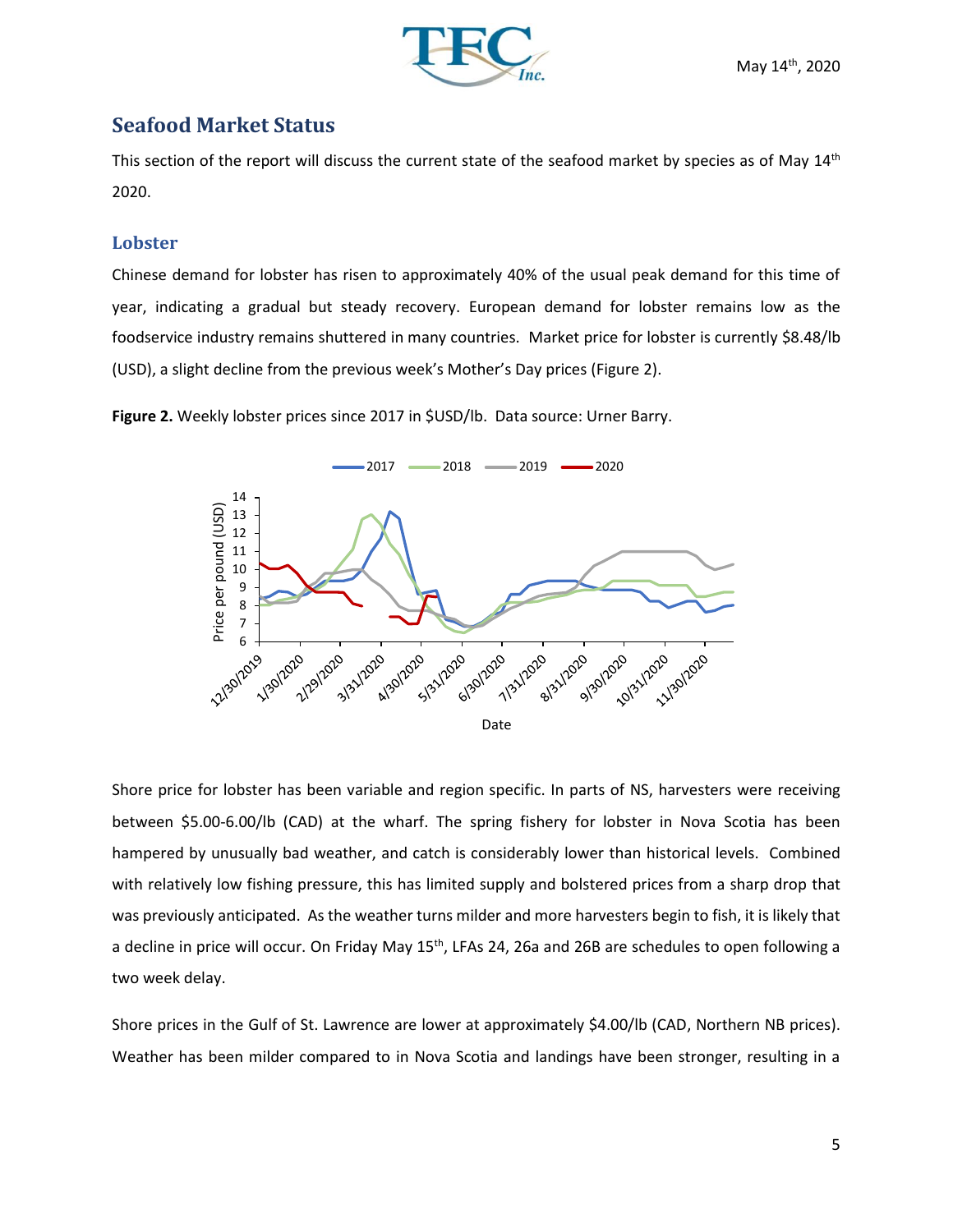

higher supply and lower prices. Gulf lobster is typically not as large or as high quality as Scotian lobster, and a slightly lower price is to be expected even in ordinary circumstances.

#### **Crab**

Snow crab market price have remained steady, due in part to limited supply. The current average market price is \$7.03/lb (CAD) (Figure 3), according to Urner Barry, which is the lowest in the past three years for this time of the year. Demand for frozen crab remains relatively healthy in retail outlets. Notably, some harvesters in Newfoundland are electing not to fish in the hopes that the Standing Fish Price Setting Panel will increase the price of crab after considering the new argument the FFAW has presented, challenging the \$3.00 /lb (CAD) point previously determined by the Panel. Processors in NFLD are currently restricting harvesters operating >45' boats from landing more than 3,000 lbs per week. As a result, most of the inshore harvesters are not currently fishing. Some of the larger crab vessels have left port to fish, as they are not subject to the same landings restrictions from processors. The larger vessels are permitted to land up to 20,000lbs per trip. These trip limits have been instituted to help the processing facilities manage under reduced capacity.

Price for snow crab generally declines once the Newfoundland crab seasons open and supply become more readily available on the market. Newfoundland crab will begin entering into the market in the next week as a portion of the harvesters are currently out for their first trip of the season. The actual impact of this supply increase will become more visible late next week.

**Figure 3.** Weekly Gulf of St. Lawrence snow crab (5-8oz) prices since 2017 in \$USD/lb. Data source: Urner Barry.

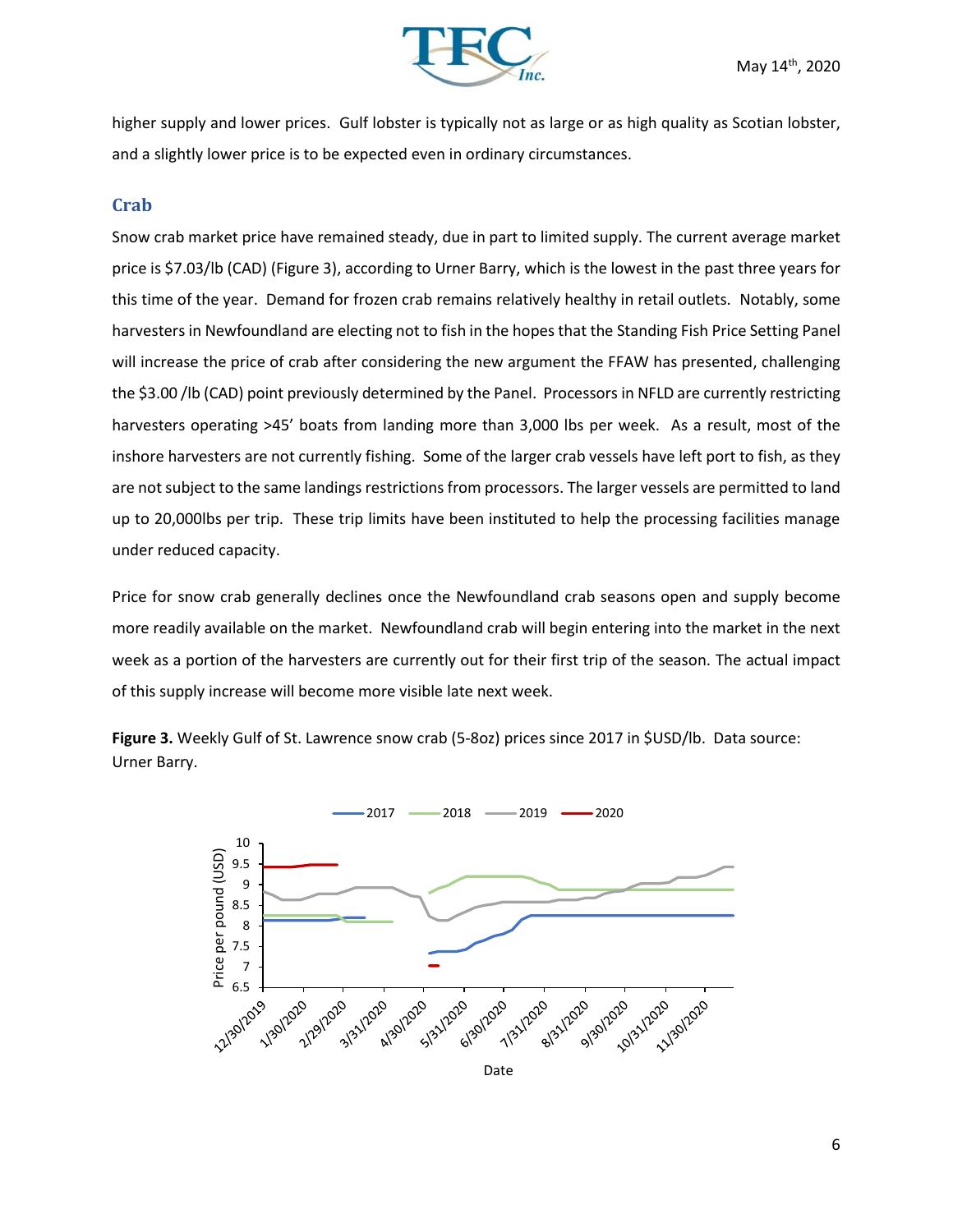

Snow crab harvesters in Northern New Brunswick have recently received slightly higher shore prices. While still below the highs of the past several years, harvesters in that region have reported receiving between \$3.50-4.00/lb (CAD), an increase from the \$3.00/lb (CAD) that was seen at the start of the season. At this time, it is unknown if this higher price will hold firm once the Newfoundland caught crab reaches the market.

#### **Shrimp**

There is little fishing activity occurring for shrimp, as harvesters and processors in Northern New Brunswick and Quebec cannot agree on a price. Processors are offering \$0.50/lb (CAD), pointing toward the lack of demand as justification for this low price. Harvesters are asking from more than \$1.00/lb (CAD), and little headway has been made in resolving this disagreement. Shrimp harvesters at this point have lost close to a month of fishing time due to this ongoing price dispute.

#### **Bivalves**

Demand for oysters has dropped to near zero in the US and Canada. Oysters are disproportionately reliant on the restaurant industry for sales and the pandemic has eliminated nearly every source of demand. Oyster growers are left with inventory that cannot be moved through the market and must be frozen and stored. Due to the limited time an oyster is market sized, growers must continue to harvest the oyster to make room for the new crop even in the absence of demand, resulting in high labor costs and no revenue. Due to the lack of market transactions, there is no accurate indication of the market price for oyster.

Scallop price has plummeted over the past several weeks as supply has increased but demand has not kept pace in the US and Canada. Price has remained at \$9.50/lb (USD) for 20-30 ct. scallops for the past three weeks. This represents the lowest price point at any point in the year since 2010. Notably, scallops harvested in parts of the US have been smaller than normal.

#### **Finfish**

Frozen product continues to move through retail outlets. Smaller fish markets sourcing locally caught product have seen an increase in popularity as consumers are able to acquire fish that is normally only obtainable through restaurants. Prices for tuna, swordfish, and halibut have increased as of late, though this is in part due to bad weather limiting landings. Demand for finfish is considered moderate and supply is limited at this time.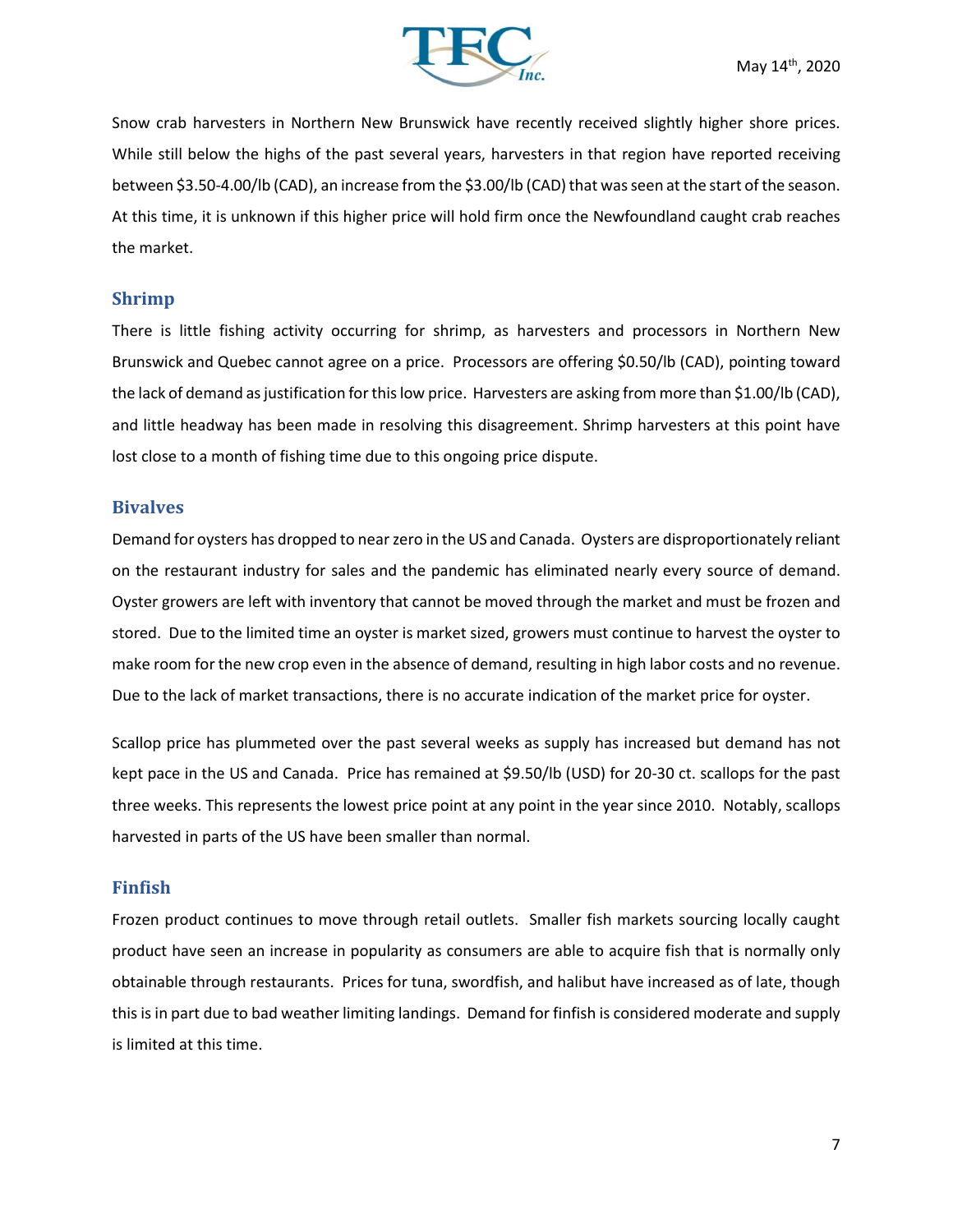

West coast salmon is reportedly readily available in the Northeast US and Canada, resulting in downward price pressure on most salmon product forms. Demand is fair to moderate, and supply appears steady. Chilean salmon continues to sell at discounts as the foodservice industry remains shuttered.

#### **Processing Sector**

Processors in New Brunswick are encountering difficulty in addressing labour needs due to the current provincial ban on temporary foreign workers. Due to the lack of restaurant sales and in an effort to pivot to retail processors can repackage product for retail instead of selling in bulk. This results in higher perunit costs of sales. The recently announced \$63 million seafood processing aid package, titled the Seafood Stabilization Fund, is likely to become available in one to two weeks.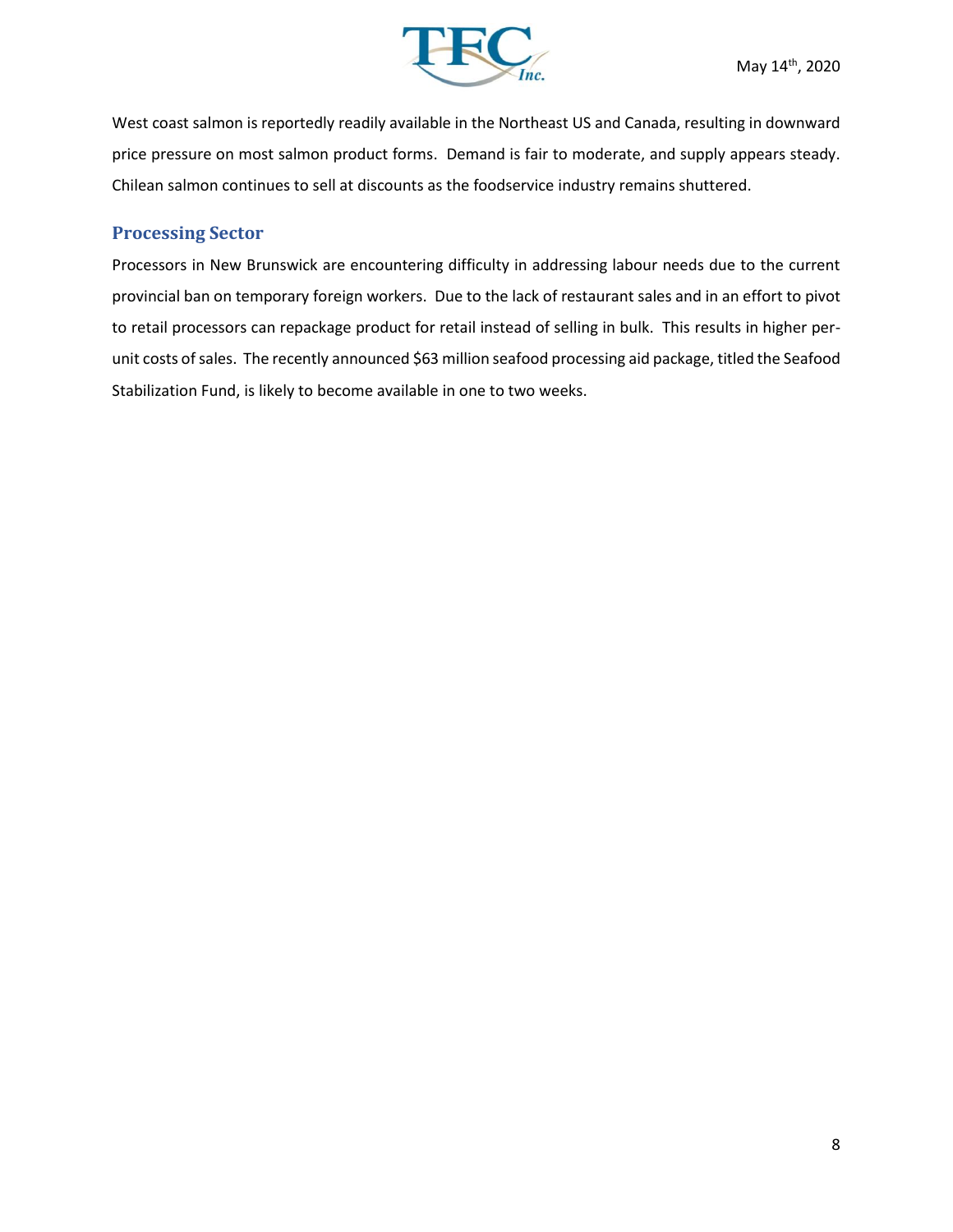

# **Federal Support**

The Federal Government just announced the \$469 million aid package for harvesters on the  $14<sup>th</sup>$  of May. According to Prime Minister's website, the Government of Canada will:

- Launch the Fish Harvester Benefit, a program worth up to \$267.6 million, to help provide income support for this year's fishing seasons to eligible self-employed fish harvesters and sharespersons crew who cannot access the Canada Emergency Wage Subsidy. Support will be provided to those that experience fishing income declines of greater than 25 per cent in the 2020 tax year, compared with a reference period to be identified. This measure covers 75 per cent of fishing income losses beyond a 25 per cent income decline threshold, up to a maximum individual entitlement equivalent to what is provided under the Canada Emergency Wage Subsidy (\$847 per week for up to 12 weeks).
- Launch the Fish Harvester Grant, a program worth up to \$201.8 million, to provide grants to help fish harvesters impacted by the COVID-19 pandemic, and who are ineligible for the Canada Emergency Business Account or equivalent measures. This will give them more liquidity to address non-deferrable business costs. The program would provide non-repayable support of up to \$10,000 to self-employed fish harvesters with a valid fishing licence. Size of the non-repayable support will vary depending on the level of fish harvesters' historic revenue.
- Propose measures or changes to Employment Insurance (EI) that would allow self-employed fish harvesters and sharespersons to access EI benefits on the basis of insurable earnings from previous seasons (winter and summer claims).

It is likely to be several weeks before this aid is accessible. The Seafood Stabilization Fund for processors, as an example, was announced in late March and the benefits from that package will not be available until the end of May. The Canada Emergency Student Benefit package, which was announced on April 22<sup>nd</sup>, will have the benefits becoming available on May 15<sup>th</sup>. Therefore, it is important to recognize that there is a delay from when the funds are announced to when they are ready to be distributed. It is critically important that the Federal Government clarifies the eligibility of Indigenous owned fishing enterprises as it pertains to receiving benefits from these newly announced programs. Ideally, this information would be released at the beginning of the week of May 17<sup>th</sup>.